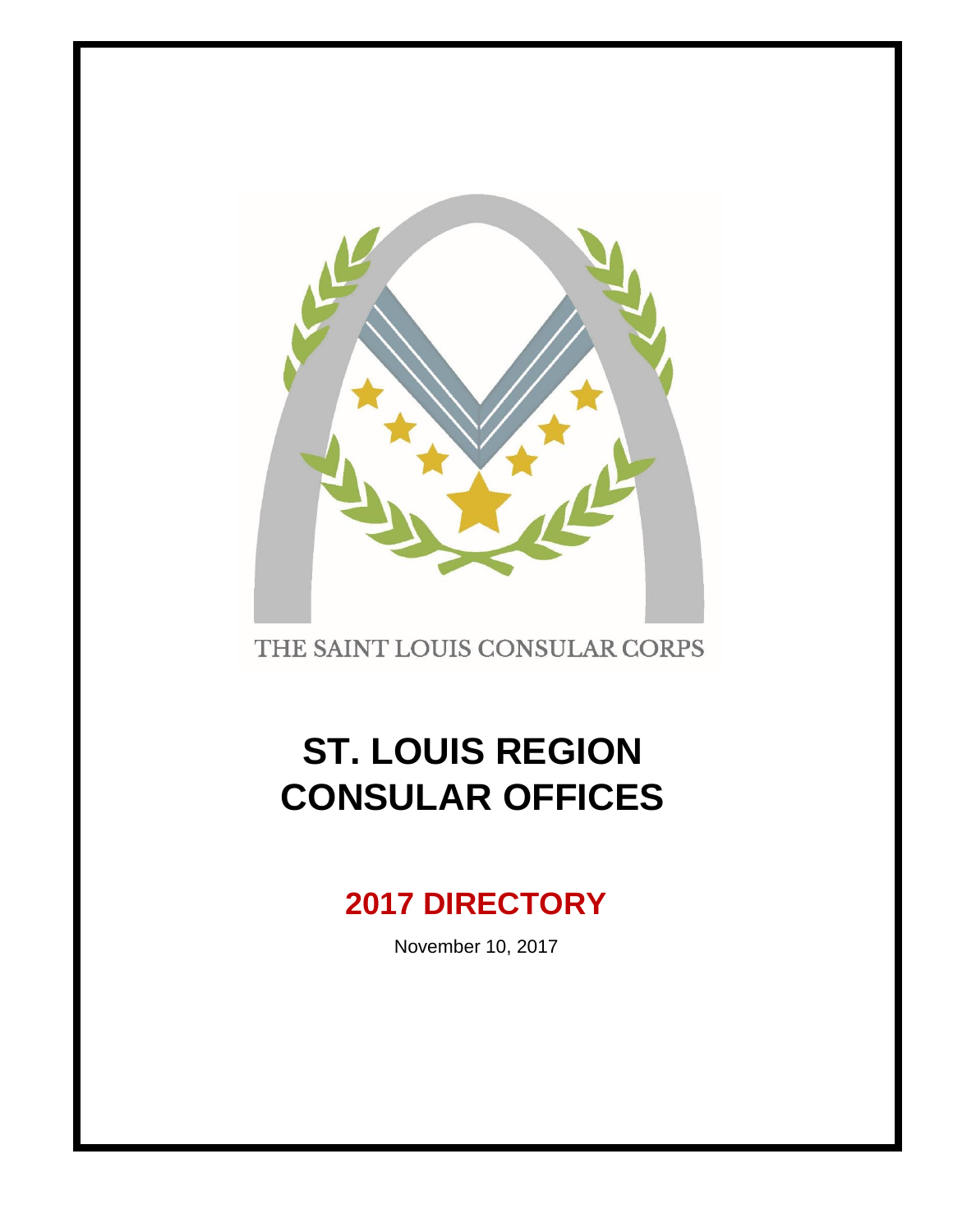

# *Foreward*

The Saint Louis Consular Corps was founded in 1950. Its members are career or honorary Consuls General, Consuls, or Vice Consuls appointed by the Heads of State of their respective countries and duly accredited by the United States Government.

*Under applicable international law and treaties signed by the United States, when foreign nationals are arrested or detained by the United States Government, or*  any state or local government, they must be advised of the right to have their *Consular Officials notified. In some cases, the nearest Consular Official must be notified of the arrest or detention of a foreign national regardless of the national's wishes. In all circumstances, Consular Officials are entitled to access to their nationals in detention and are entitled to provide Consular assistance. A list of those Countries whose Consular Official must be notified when one of its nationals is arrested or detained is on page 10 of this Directory.*

Accordingly, we are hopeful that you will utilize this Directory to contact the appropriate Consular Official in those circumstances in which notification is required. In addition, we trust that you will find the Directory of assistance in notifying and contacting the Consular Officials listed herein when they may be of assistance to you or the governmental entity which you represent in facilitating official communications, trade, commerce or cultural exchanges.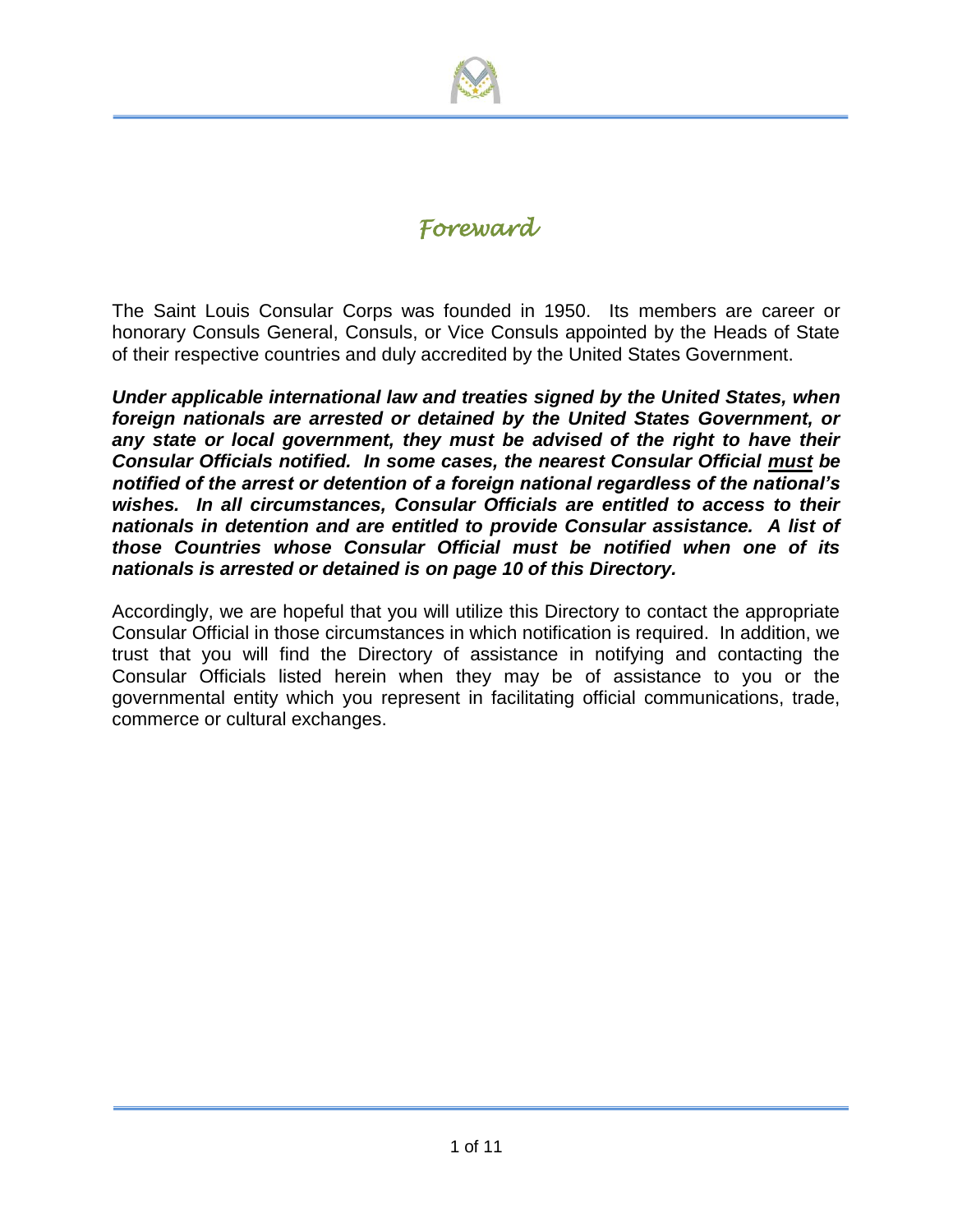

# *CONSULAR CORPS MEMBERS*

## **AUSTRIA**

**Hon. Justin Ungerboeck,** Honorary Consul 100 Ungerboeck Park O'Fallon, MO 63368 (636) 300-5606 Fax : (636) 300-5607 [justinu@ungerboeck.com](mailto:justinu@ungerboeck.com)

### **BELGIUM**

**Hon. Marc Vanacht, Honorary Consul** 111 West Pine Place St. Louis, MO 63108 (3140 616-3473 [marc@van8.com](mailto:marc@van8.com)

# **EL SALVADOR**

**Hon. Michael Bobroff,** Consul Emeritus 3 Tamarack Drive St. Louis, MO 63124 (314) 993-0131 [mjbobroff@hotmail.com](mailto:mjbobroff@hotmail.com)



### **FRANCE**

**Hon. Henry Biggs,** Honorary Consul 911 Washington Ave., Suite 501c St. Louis, MO 63101 (314) 282-5456 [henrypbiggs@gmail.com](mailto:henrypbiggs@gmail.com)

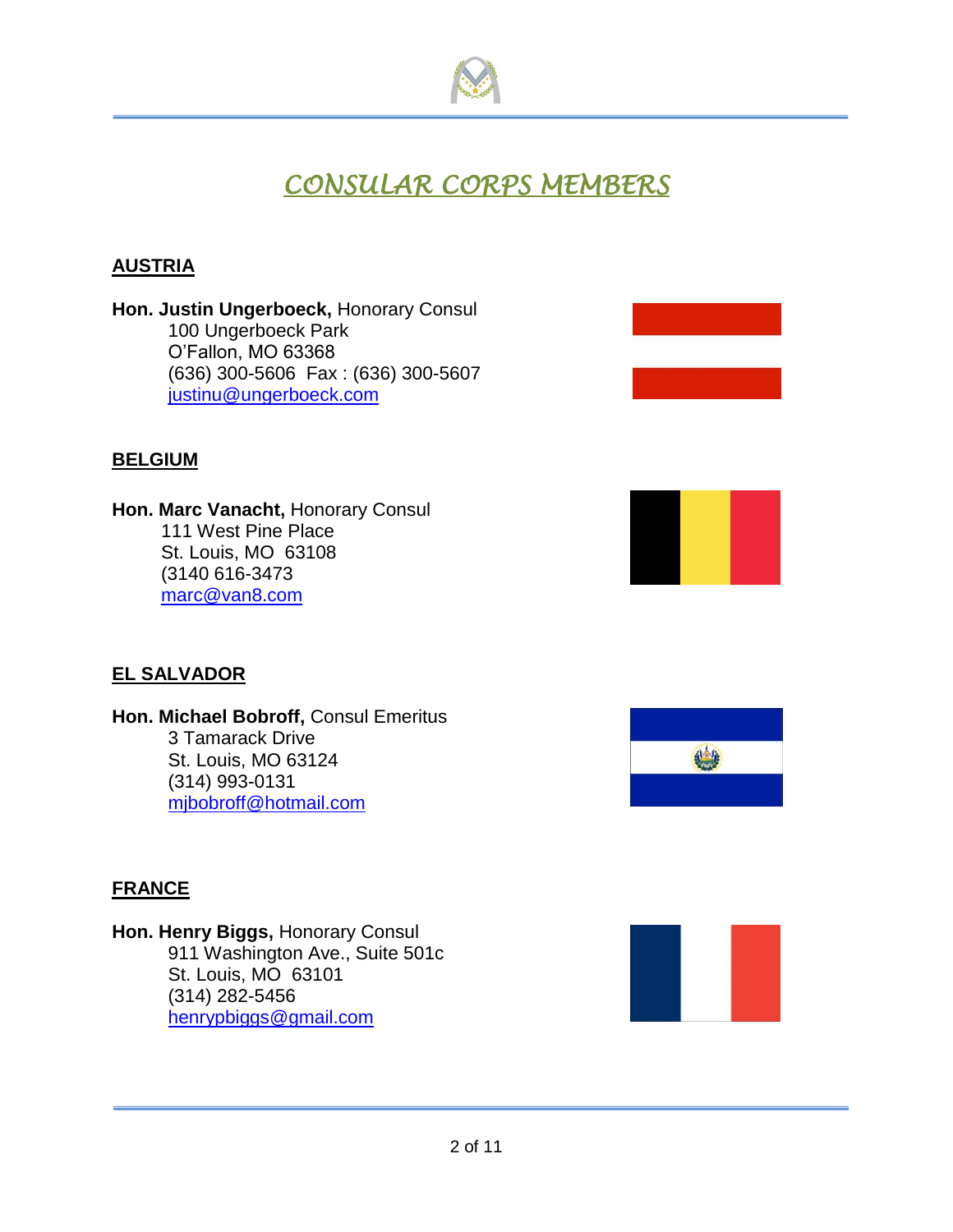# **GERMANY**

**Hon. Paul R. Obernuefemann,** Consul 600 Washington Avenue St. Louis, MO 63101 (314) 444-7887 [st.louis@hk-diplo.de](mailto:st.louis@hk-diplo.de)

#### **IRELAND**

**Hon. Joseph B. McGlynn, Jr.**, Honorary Consul General 401 Tanglewood Dr. St. Louis, MO 63124 (314) 727-1000 Fax:(314) 727-2960 [JBM@McGlynnlaw.com](mailto:JBM@McGlynnlaw.com)



#### **HONDURAS**

**Hon. Maria Guadalupe Taxman,** Honorary Consul 6241 Alexander Drive St. Louis, MO 63105 (314) 727-9179 ChesterLtd@aol.com



#### **HUNGARY**

**Hon. J. Joe Adorjan,** Honorary Consul General 230 South Bemiston Ave. Suite 1210 Clayton, MO 63105 (314) 725-7270 Fax: (314) 725-7299 [advenllc@aol.com](mailto:advenllc@aol.com)

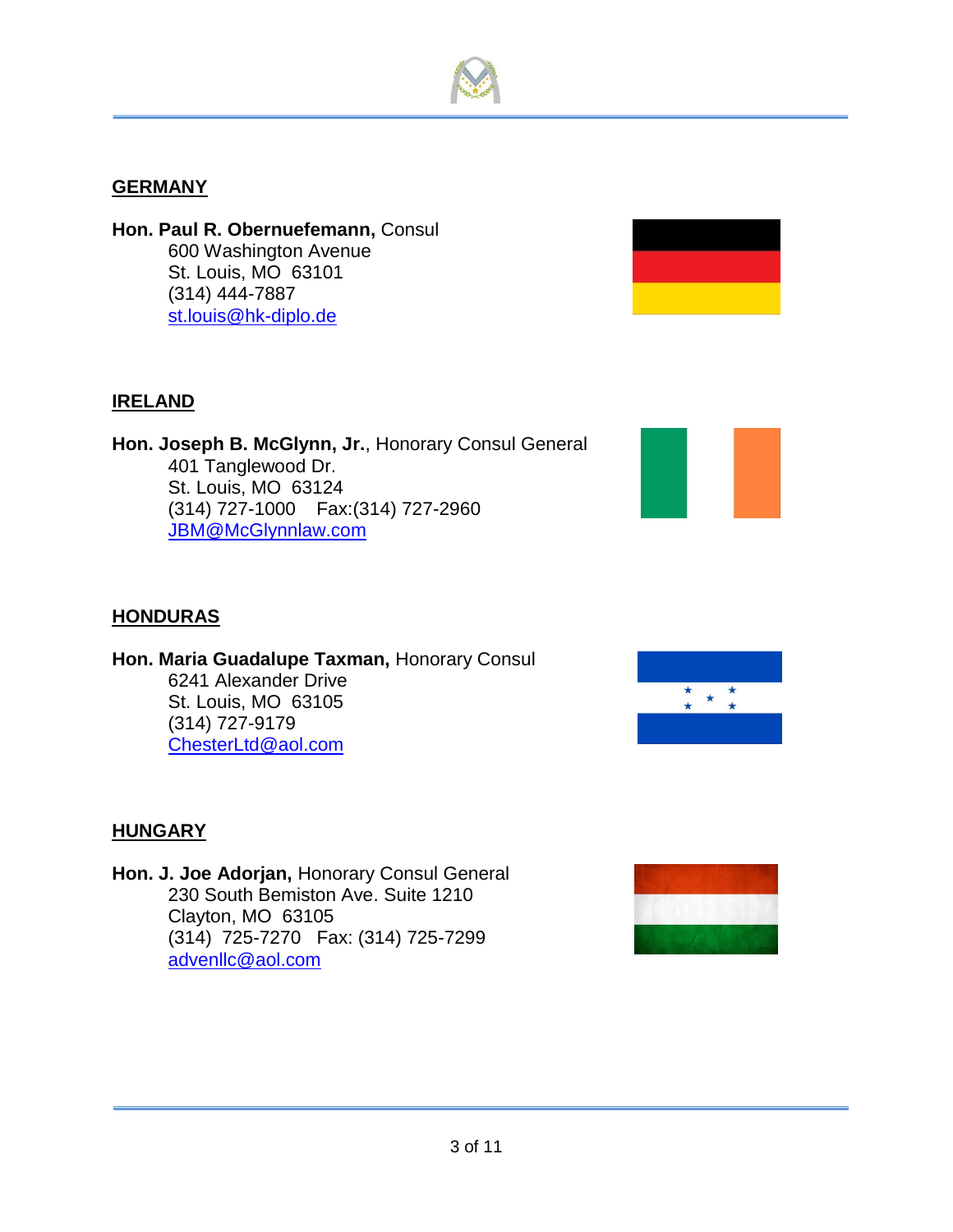

# **ITALY**

**Hon. Joseph Colagiovanni,** Honorary Vice Consul 190 Carondelet Plaza, Suite 1475 St. Louis, MO 63105-3443 (314) 275-0351 Fax:(314) 275-0371 [italianconsulstl@gmail.com](mailto:italianconsulstl@gmail.com)



# **JAPAN**

**Hon. Stephen Knapp,** Honorary Consul General 333 W. Jackson Rd. St. Louis, MO 63119 (314) 968-8932 [hcjknapp@gmail.com](mailto:hcjknapp@gmail.com)

**Hon. Bruce S. Buckland,** Consul General Emeritus 515 N. Kirkwood Rd., Unit 5N St. Louis, MO 63122 (314) 994-1991 [bsbuckland@sbcglobal.net](mailto:bsbuckland@sbcglobal.net)



# **KOREA**

**Hon. Judy P. Draper,** Honorary Consul Honorary Consulate of the Republic of Korea 2070 Meadowbrook Way Chesterfield, MO 63017 (314) 615-3234 Fax: (636) 537-0374 [Judy.draper@courts.mo.gov](mailto:Judy.draper@courts.mo.gov)



#### **NETHERLANDS**

**Hon. Roel Harryvan, Honorary Consul** 890 Arbor Chase Drive Wildwood, MO 63021 (636) 751-0984 [stlouis@nlconsulate.com](mailto:stlouis@nlconsulate.com)

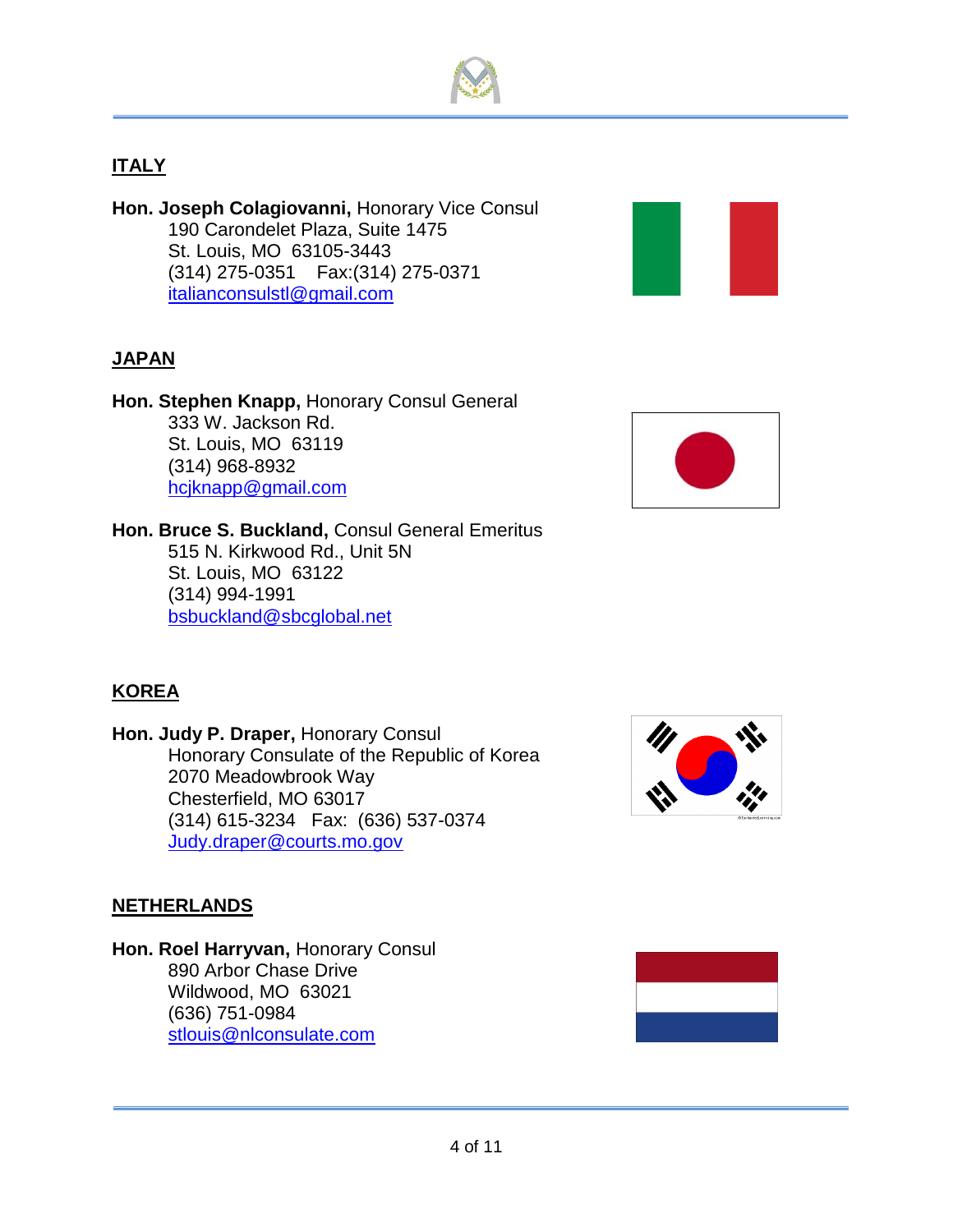

# **PERU**

**Hon. Francisco Benavides,** Honorary Consul 10123 Corporate Square Dr. St. Louis, MO 63132 (314) 250-1213 [perustlconsulate@gmail.com](mailto:perustlconsulate@gmail.com) [www.perustlconsulate.com](http://www.perustlconsulate.com/)



# **POLAND**

**Hon. Robert V. Ogrodnik,** Consul Emeritus 13421 Featherstone Dr. Town and Country, MO 63131-1206 (314) 821-6130 Fax:(314) 965-3728 [robert.ogrodnik@sbcglobal.net](mailto:robert.ogrodnik@sbcglobal.net)



# **SENEGAL**

**Hon. John Wright,** Consul 5920 Waterman Blvd. 5E St. Louis, MO 63108 (314) 726-5612 Fax:(314) 726-5612 [omega1958@aol.com](mailto:omega1958@aol.com)



### **SPAIN**

**Hon. Jose L. Molina,** Honorary Consul 5715 Manchester Avenue St. Louis, MO 63110 (314) 781-1500 Fax: (314) 781-1507 [jose@hispaniatrading.com](mailto:jose@hispaniatrading.com)

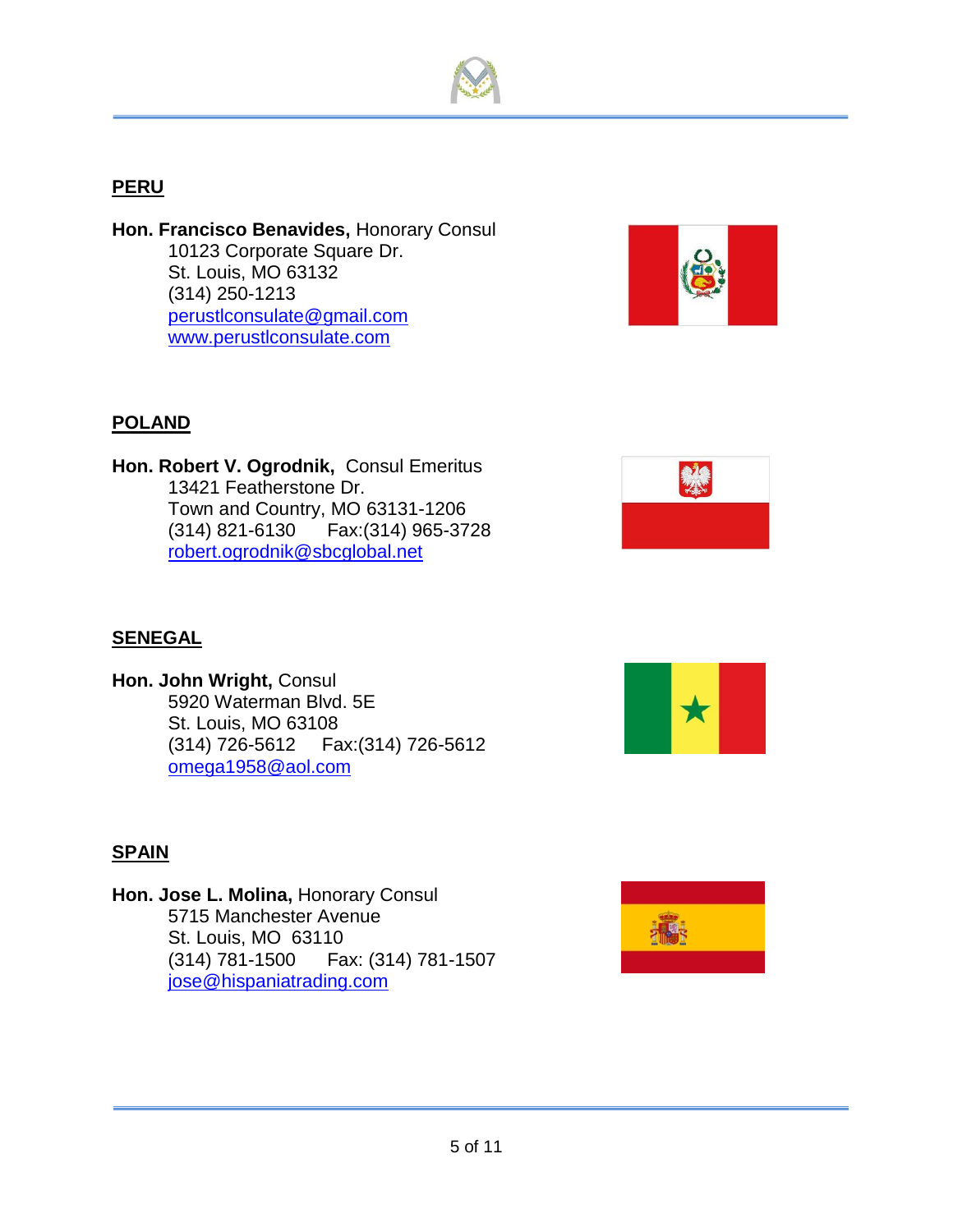

# **SWEDEN**

**Hon. Liselotte (Lotta) Fox,** Honorary Consul 7701 Forsyth Blvd. Suite 600 St. Louis, MO 63105 (314) 889-0899 Fax:(314) 727-0941 [stlouis@consulateofsweden.org](mailto:stlouis@consulateofsweden.org)



**Hon. Dallas L. Browne,** Honorary Consul 937 Whippoorwill Way Edwardsville, IL 62025 (618) 692-6715 Fax: (618) 650-3509 Cell: (618) 792-2224 [DaTongBrowne789@gmail.com](mailto:DaTongBrowne789@gmail.com)



**Mark Sutherland,** HM Honorary Consul for Missouri (314) 913-0674 [HonCon@markisutherland.com](mailto:HonCon@markisutherland.com)





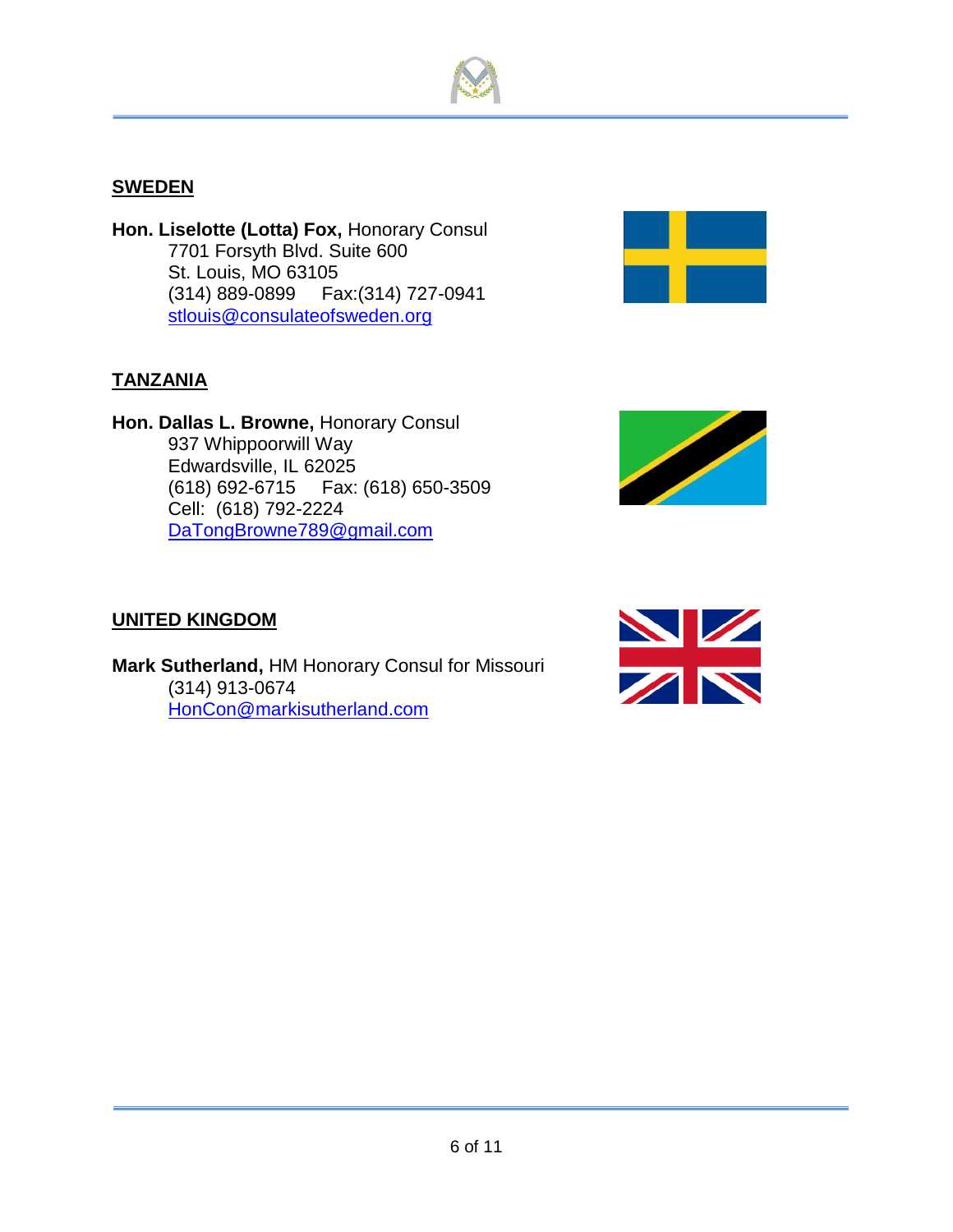

# *Other St. Louis Region Consuls*

*(non members)*

# **BELGIUM**

**Hon. Stephen F. Brauer,** Consul Emeritus 11250 Hunter Drive Bridgeton, MO 63044 (314) 731-3020 Fax: (314) 731-7133 [sfbrauer@hunter.com](mailto:sfbrauer@hunter.com)



# **COSTA RICA**

**Hon. Patricia J. Benson**, Vice Consul Emeritus 13433 Conway Road St. Louis, MO 63141 (314) 878-7848 Fax: (314) 878-7848 [costajan@earthlink.net](mailto:costajan@earthlink.net)



### **FINLAND**

**Hon. Peter B. MacKeith II,** Honorary Consul 1 Brookings Drive, Room 105 St. Louis, MO 63130 (314) 935-7215



#### **GERMANY**

**Hon. Lansing G. Hecker,** Consul Emeritus 330 Wenneker Drive St. Louis, MO 63124 (314) 605-5944 lansing.hecker@earthlink.net

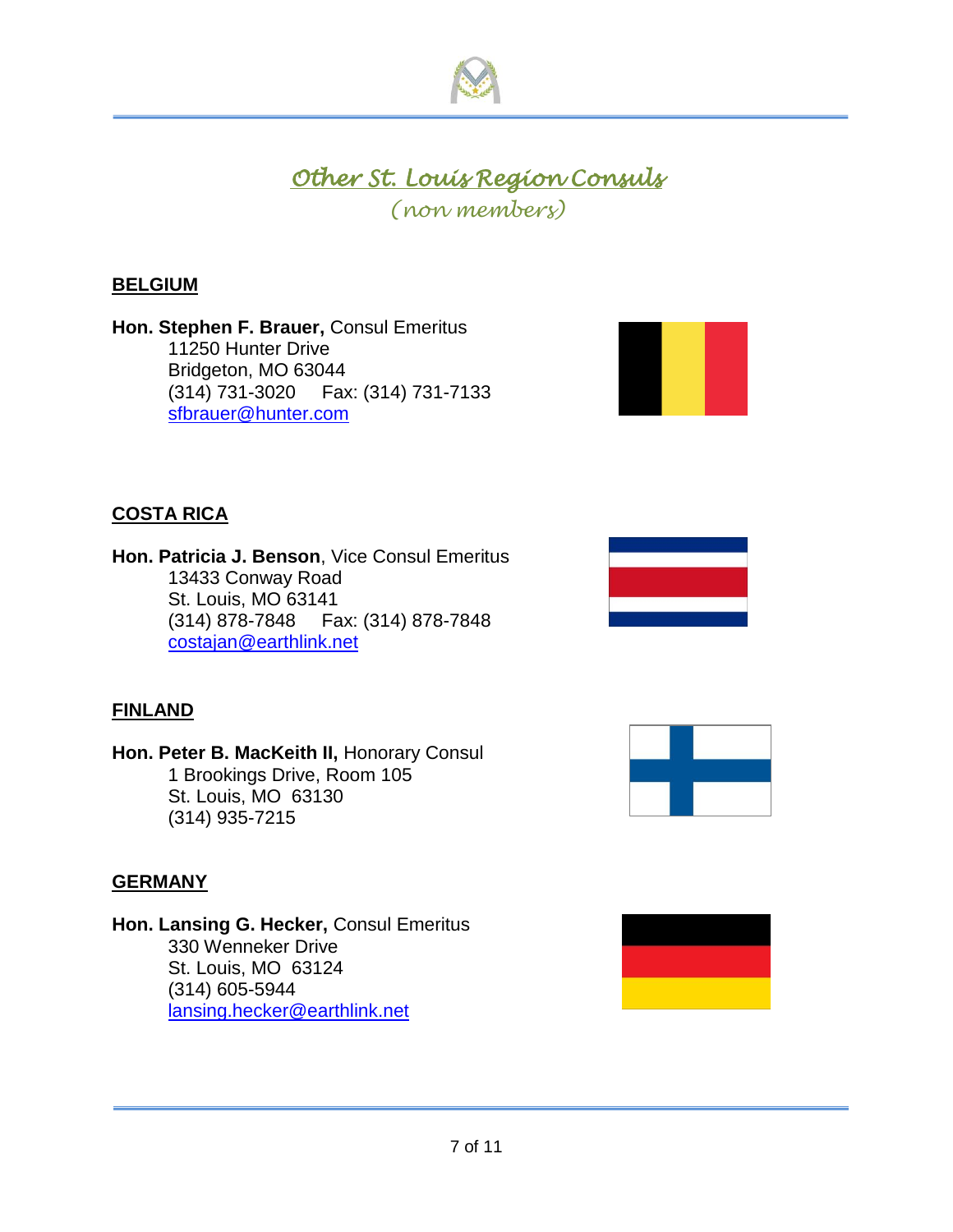#### **NETHERLANDS**

**Hon. Richard W. Lodge,** Consul Emeritus 875 Clubhouse Dr. Ballwin, MO 63021 (314) 965-6037 Fax:(314) 965-3533 [info@nedcons.com](mailto:info@nedcons.com)

#### **NICARAGUA**

**Hon. Thomas H. Bottini,** Honorary Emeritus 405 West Swon Avenue St. Louis, MO 63119 (314) 780-8357 [inittob@hotmail.com](mailto:inittob@hotmail.com)



#### **PAKISTAN**

**Hon. Azfar M. Malik,** Honorary Consul Islamic Republic of Pakistan 5000 Cedar Plaza Parkway, Suite 350 St. Louis, MO 63128 (314) 843-4333 Fax: (314) 843-4856



\* \* \* \* \* \* \*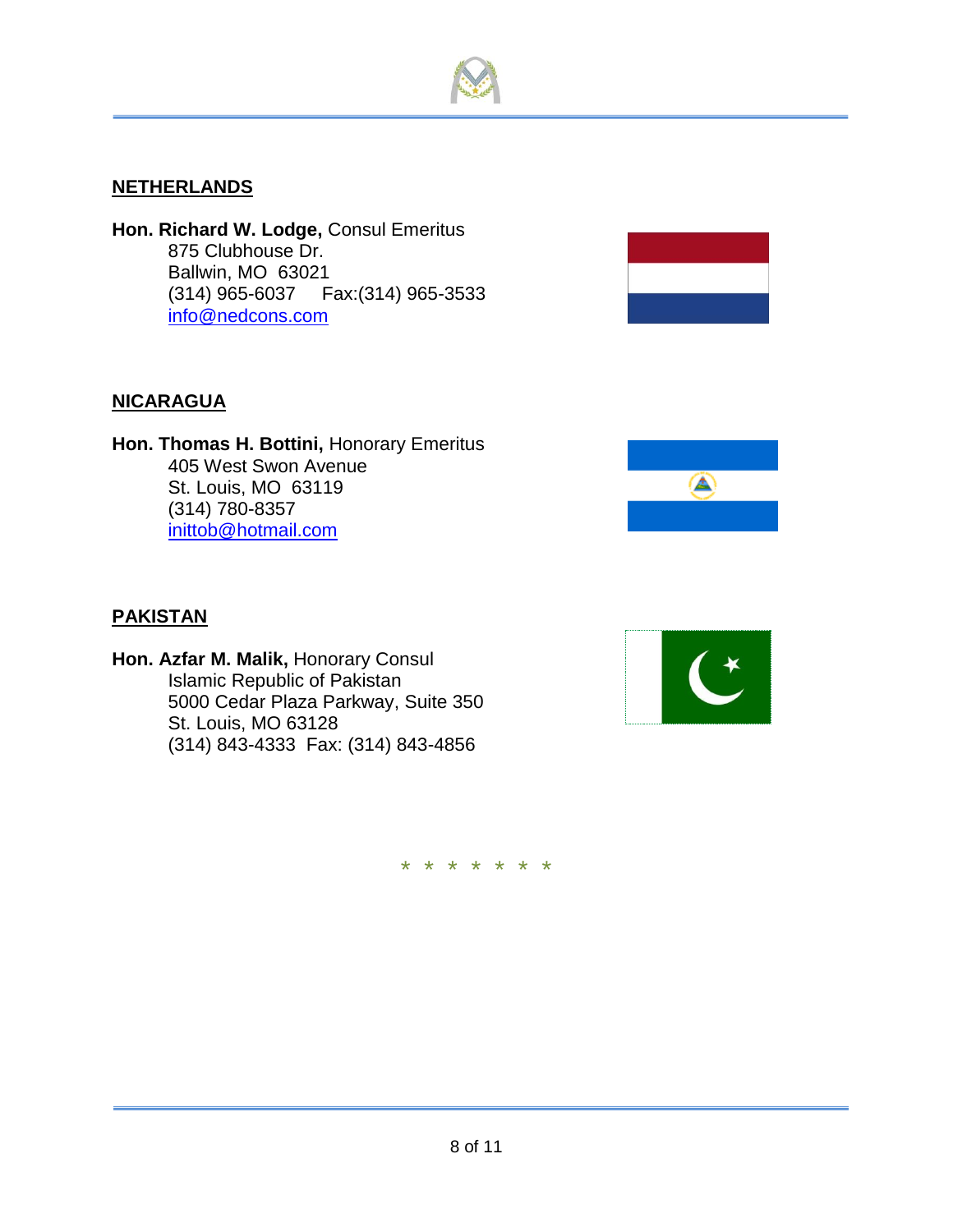



 **United States Department of State Instructions for Federal, State and Local Law Enforcement and Other Officials Regarding Foreign Nationals in the United States, and the Rights of Consular Officials to Assist Them**

- 1. When foreign nationals are arrested or detained, they must be advised of the right to have their consular officials notified.
- 2. In some cases, the nearest consular officials must be notified of the arrest or detention of a foreign national, regardless of the national's wishes.
- 3. Consular officials are entitled to access to their nationals in detention, and are entitled to provide consular assistance.
- 4. When a government official becomes aware of the death of a foreign national, consular officials must be notified.
- 5. When a guardianship or trusteeship is being considered with respect to a foreign national who is a minor or incompetent, consular officials must be notified.
- 6. When a foreign ship or aircraft wrecks or crashes, consular officials must be notified.

[http://travel.state.gov/content/dam/travel/CNAtrainingresources/CNAManual\\_Feb2014.pdf](http://travel.state.gov/content/dam/travel/CNAtrainingresources/CNAManual_Feb2014.pdf)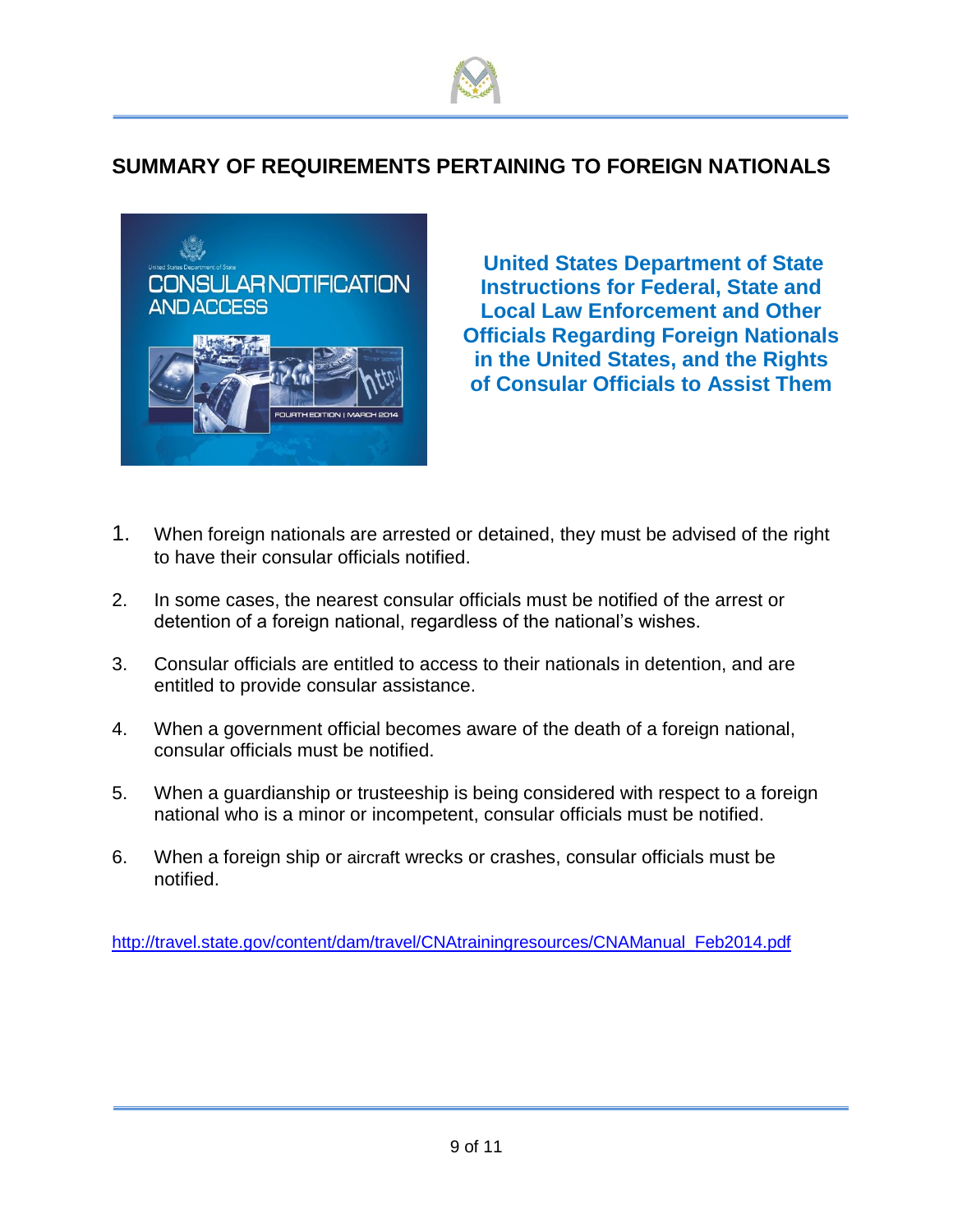

#### **BASIC INSTRUCTIONS**

#### MANDATORY NOTIFICATION COUNTRIES ("LIST" COUNTRIES)

| Albania                    | Ghana                 | Saint Lucia                         |
|----------------------------|-----------------------|-------------------------------------|
| Algeria                    | Grenada               | Saint Vincent and the<br>Grenadines |
| Antigua and Barbuda        | Guyana                |                                     |
| Armenia                    | Hungary               | Seychelles                          |
| Azerbaijan                 | Jamaica               | Sierra Leone                        |
| <b>Bahamas</b>             | Kazakhstan            | Singapore                           |
| <b>Barbados</b>            | Kiribati              | Slovakia                            |
| <b>Belarus</b>             | Kuwait                | Tajikistan                          |
| Belize                     | Kyrgyzstan            | Tanzania                            |
| <b>Brunei</b>              | Malaysia              | Tonga                               |
| Bulgaria                   | Malta                 | Trinidad and Tobago                 |
| China (including Macao and | <b>Mauritius</b>      | Tunisia                             |
| Hong Kong) <sup>1</sup>    | Moldova               | Turkmenistan                        |
| Costa Rica                 | Mongolia              | Tuvalu                              |
| Cyprus                     | Nigeria               | Ukraine                             |
| Czech Republic             | Philippines           | United Kingdom <sup>3</sup>         |
| Dominica                   | Poland <sup>2</sup>   | Uzbekistan                          |
| Fiji                       | Romania               | Zambia                              |
| Gambia                     | <b>Russia</b>         | Zimbabwe                            |
| Georgia                    | Saint Kitts and Nevis |                                     |

<sup>1</sup> Notification is not mandatory in the case of persons who carry "Republic of China" passports issued by Taiwan. Such persons should be informed without delay that the nearest office of the Taipei Economic and Cultural Representative Office ("TECRO"), the unofficial entity representing Taiwan's interests in the United States, can be notified at their request. See also footnote 129 on page 64. <sup>2</sup> Mandatory only for foreign nationals who are not lawful permanent residents in the United States (i.e., "green card" holders). Otherwise,

upon the national's request. See the question "But since 'green card' holders are living in the United States permanently, why can't I ignore consular notification requirements for them?" at page 12; see also footnote 18 on page 41.

<sup>3</sup> The bilateral consular convention between the United States and the United Kingdom applies to British nationals from Great Britain (England, Wales, and Scotland); Northern Ireland; the Crown Dependencies of Jersey, Guernsey, and the Isle of Man; and the British Overseas Territories, including Anguilla, Bermuda, the British Virgin Islands, the Cayman Islands, Gibraltar, Montserrat, and the Turks and Caicos Islands, along with other island territories. Residents of the Overseas Territories may be traveling on a passport issued by the territory with no indication that the territory is British. Nevertheless, for them and all others from a British possession listed above, consular notification and access should be provided to the nearest U.K. consulate. For advice on how to ascertain whether an arrested or detained person is a British national, as well as a complete list of the Overseas Territories, see the question "What about British nationals" on page 23. For the U.S.-U.K. convention, see footnote 30 on page 45.

CONSULAR<br>NOTIFICATION AND ACCESS